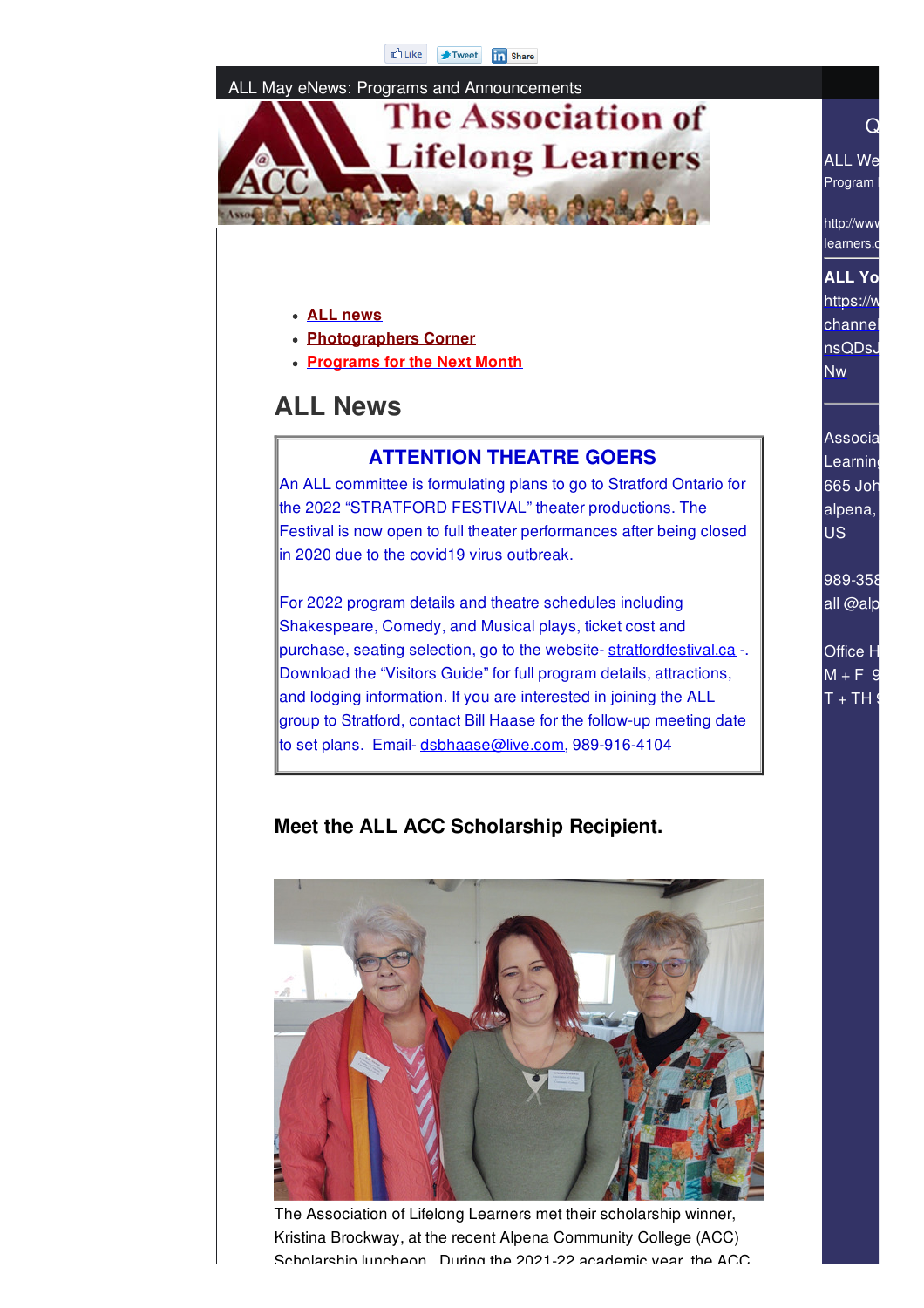Scholarship luncheon. During the 2021-22 academic year, the ACC Foundation awarded 370 scholarships totaling \$240,763. Kristina is completing her nursing degree and works at MediLodge, Rogers City. She is pictured between Judy M. Nichols, ALL president and Florence Stibitz, ALL board member and ACC trustee.

# **ALL Announces New Board Members**



The newest Association of Lifelong Learners board member, Linda Ferguson, left Northeast Michigan after graduating from Alpena High School in 1960. She worked as a high school teacher, junior college instructor, and Prudential representative before deciding to return home after 60 years. She is an avid mystery reader, enthusiastic contract bridge player, and movie fan. She and her husband, Tom Ferguson (also a 1960 Alpena High graduate), now live at Beaver Lake.



The ALL board welcomes back past president, Jere Doyle to board membership.

## **ALL Announces our Most Recent New Members**

We have 5 New Members as of March 31, 2022.

- Doretta DeCaire
- Michelle LaBar
- Judy Burns
- Marc Simons
- Jan Knisely-Simons
	-

#### **Photographers Corner**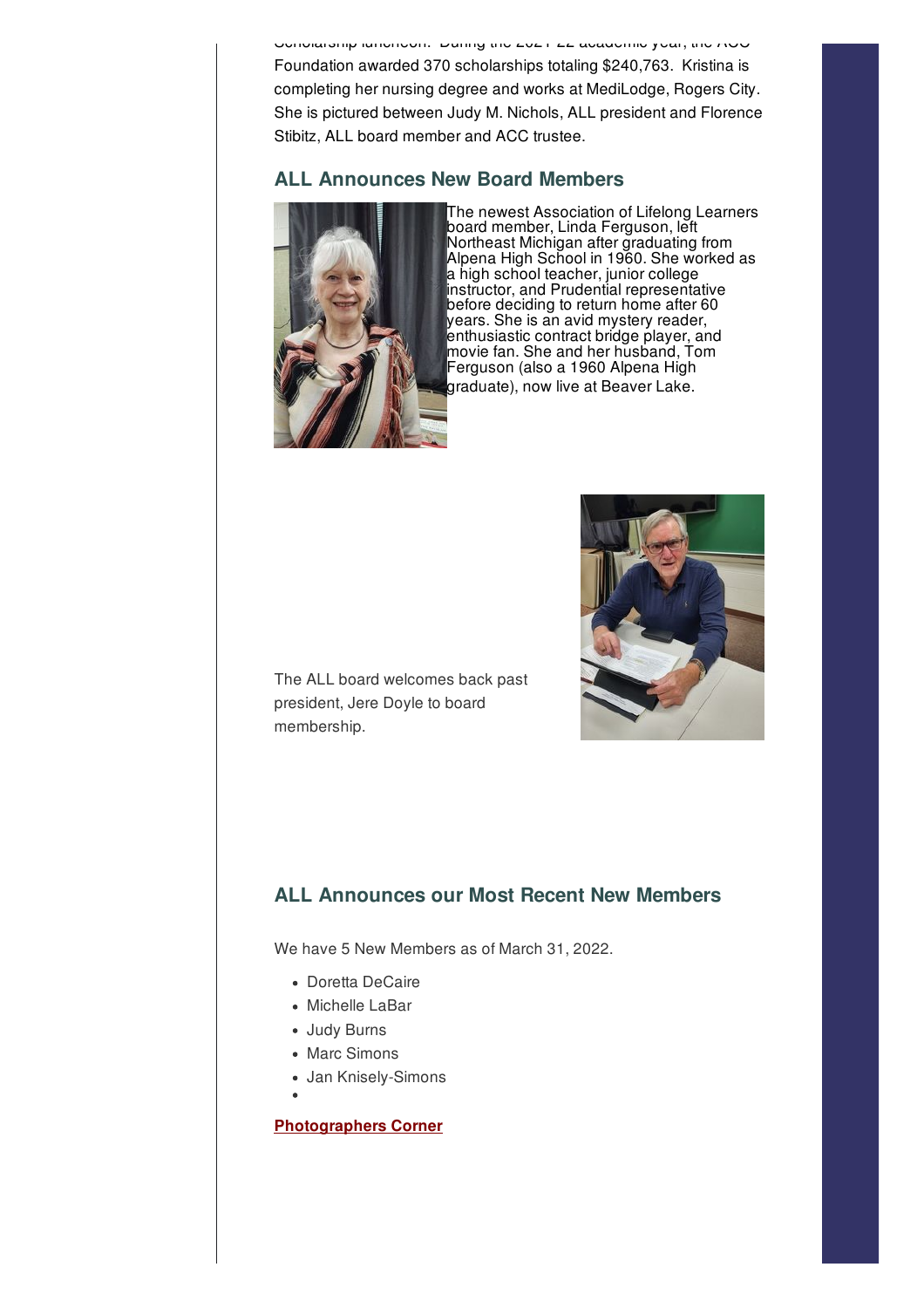

A view looking out onto Lake Huron from the Spitler Shores Natural Area. *Mark Kinney*

# Programs **MAY PROGRAMS**

#### **MUSICAL JOURNEY THROUGH SOUTH LOUISIANA**

**TUESDAY, MAY 3 2:00PM In person at Turning Brook 300 Oxbow Drive Alpena** Coordinator: Evelyn Londo Phone: 989 595 2440

Enjoy a musical journey through South Louisiana and experience its musical influence on the rest of the world. Sample Swamp Pop and Mardi Gras. Enjoy the culture and the history of the Cajun and Zydeco Bands.

**Don and Evelyn Londo** have spent thee springs in South Louisiana experiencing the culture and music of the area. Their journey has included dance halls, auditoriums ,jam sessions and Buck and Johnnies, Zydeco Breakfast. Join with them and enjoy the Cajun Land's "Joie de vie (Joy of life)

## **THE NEW FACES of SPRING**

THURSDAY, MAY 5 1:30 PM. Briggs Ctr (in person and Zoom)

Coordinator: Sandy Paquette 989 354 3906 Zoom host: Judy Hompstead Zoom connection**:** Meeting ID: 862 9211 5582 Passcode: 549594

With the help of Mary Kay Cosmetics we will be doing eye looks with a complimentary cheek color and lipstick! Maybe also color code you with a perfect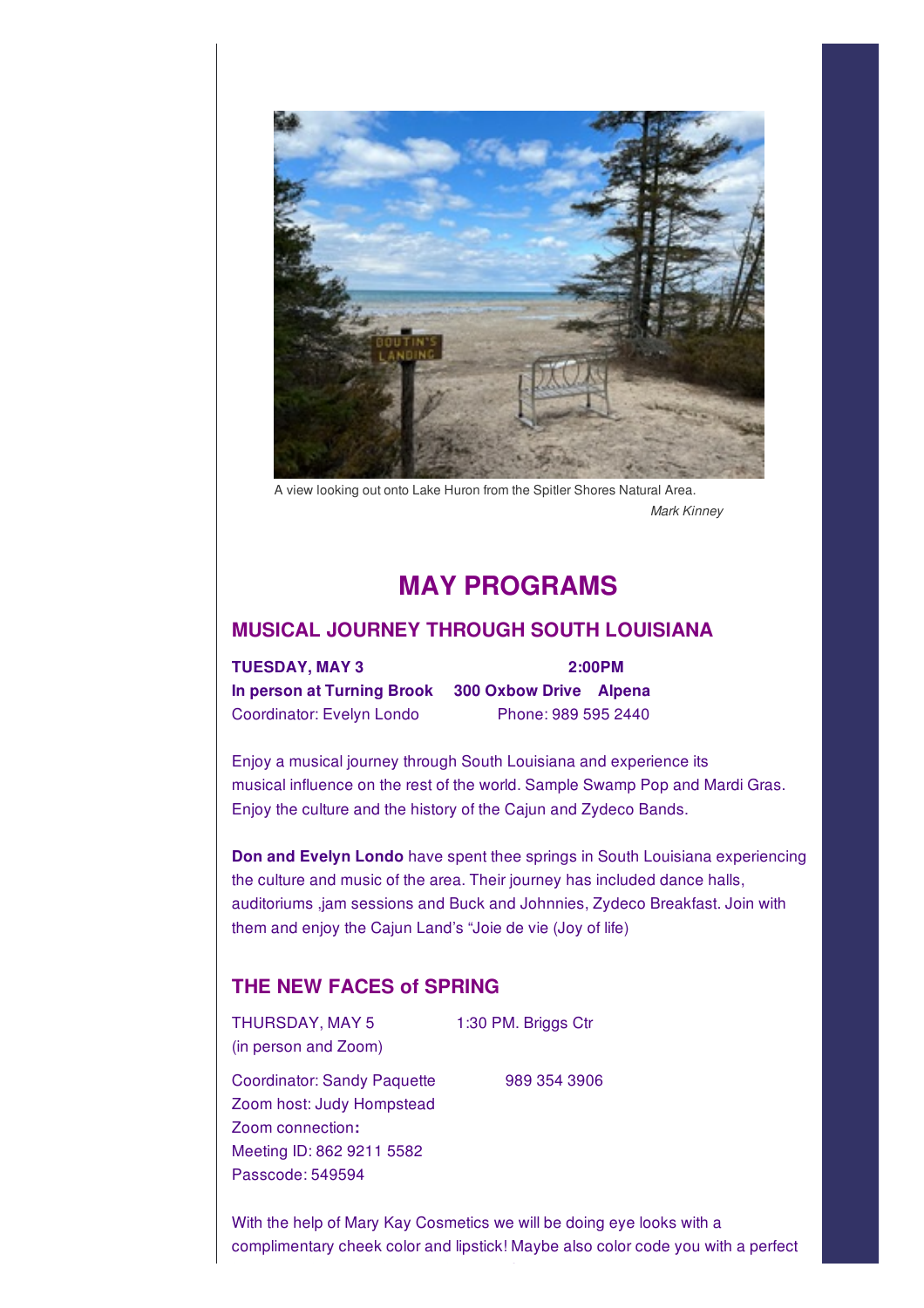foundation for the perfect look for spring?

**Sherryl Kelly** is an independent beauty consultant with Mary Kay! and is looking forward to having you try a great Mother's Day look.

## **EVERGREEN CEMETERY HISTORIC FEATURES** TBD **10:00 AM**

This program has had to be delayed by the presenter at the last minute and will be rescheduled. If interested sign up with ALL to get notified of the new date. This will be a Saturday event to avoid conflict with cemetery events.

#### **Park at the Cemetery Chapel.**

Coordinator: Judy Hompstead Limited to 25



This will be a walking tour through Evergreen Cemetery. Along the way the historic design will be noted; the results of lack of early record keeping; customs of use, and past features **thow gone will all be pointed out.** 

**Marcia Simmons** attended high school and community college in Alpena. She

has had a longtime interest in local history with an initial focus on documenting the burial locations of the local Civil War Veterans, over 170 in Alpena County. Marcia has done history related presentations at the George N. Fletcher Public Library.

#### **THE SHIP THAT TIME FORGOT**

TUESDAY MAY 10 6:30 PM

**M. Briggs Ctr (in person and Zoom)**

Coordinator: Judy Hompstead 989-358-7202 Zoom host: Ron Young Zoom connection**:** Meeting ID: 847 3587 4349 Passcode: 251456



In May of 1953, the freighter Henry Steinbrenner sank in a storm on Lake Superior with the loss of 17 sailors. However, her story has been largely been overlooked after the initial headlines immediately following her sinking. Come learn about her loss and the dramatic rescue of 16 of her crew and remember a veteran lake boat that has been forgotten by

history.

As a local history teacher and part time Great Lakes sailor, **Jeff Thomas** draws on both experiences to tell the story of Great Lakes shipwrecks. He finds the small details that bring the stories to life in a story-telling experience that puts the viewer "in the moment" of these dramatic tales.

## **HIKING SPITLER NATURAL AREA,**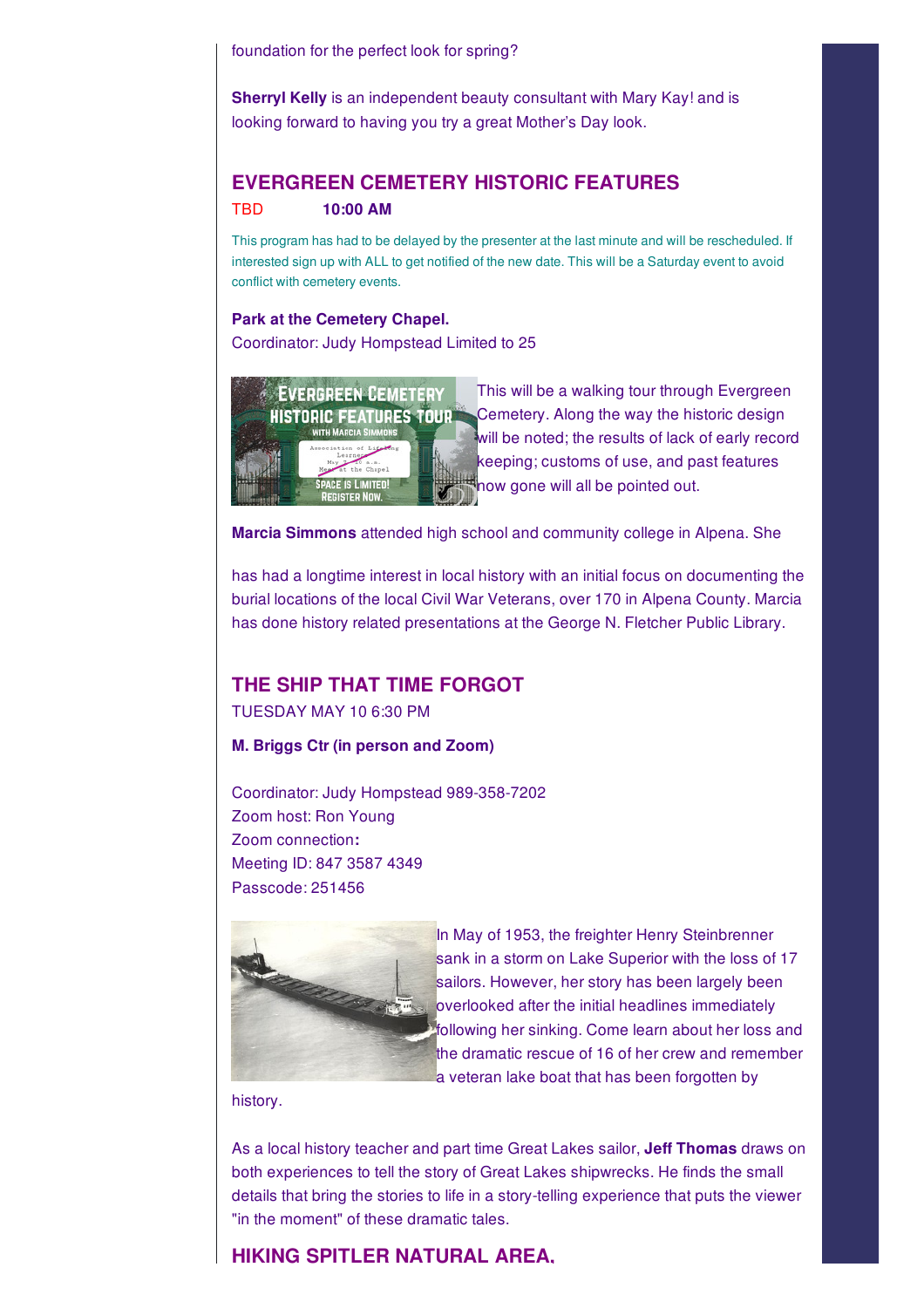# Seeking Dwarf Lake Iris THURSDAY MAY 12 10:00 AM

Coordinator: Mark Kinney 989 595-3667

The Spitler Shores Nature area's 50+ acre wooded tract fronts on Lake Huron. It comprises diverse woodland with many kinds of waterfowl. We will hike about

one mile within the woods and then transition to the adjoining Crystal Point area trails of Presque Isle Harbor Association to see Dwarf Lake Iris. I expect a three mile hike with options for less.

**HIKING SPITLER NATURAL AREA,**



We will then travel to Birch Hill Store for lunch. Purchase lunch or bring a bag lunch. Birch Hill can

serve you when you arrive **or** order at www.birchhillgrocery.com or call (989) 595- 0595.

Rain date is Saturday, May 14.

**Mark Kinney** has lived with his wife Nancy in Presque Isle for over 20 years and has hiked all of these woods many times. He loves to take photographs of nature.

| <b>MOVEABLE FEAST</b> |         |
|-----------------------|---------|
| FRIDAY, MAY 13        | 1:00 PM |
|                       |         |

**APPLEBEE'S 1468 M 32 W**

Coordinator: Sue Nagy Phone: 989 736 7105 Applebee's

Neighborhood Grill & Bar offers a lively casual dining experience combining simple, crave able American fare, classis drinks and local drafts. Think about bringing along a friend and introduce them to ALL. Just let either the office (358-7207) all@alpenacc.edu, or Sue know that you are coming.

# **THE UNAVOIDABLE AMERICAN ECONOMIC TRAINWRECK**

MONDAY, MAY 16 1:00 PM

M. Briggs Ctr (in person and Zoom) Coordinator: Wanda Discher Phone: 989-742-3222 Zoom host: Tyler Winowiecki Zoom connection**:** Meeting ID: 823 5977 6846 Passcode: 750282

30 trillion dollar deficit! 8.5% inflation! Medicare Trust Fund depleted. Social Security Trust Fund will be out of funds by 2033! More than 60% of the Federal budget goes to transfer payments. Does anybody care? Is anyone paying attention? We will discuss these and other serious issues, the tough solutions, or does it even matter?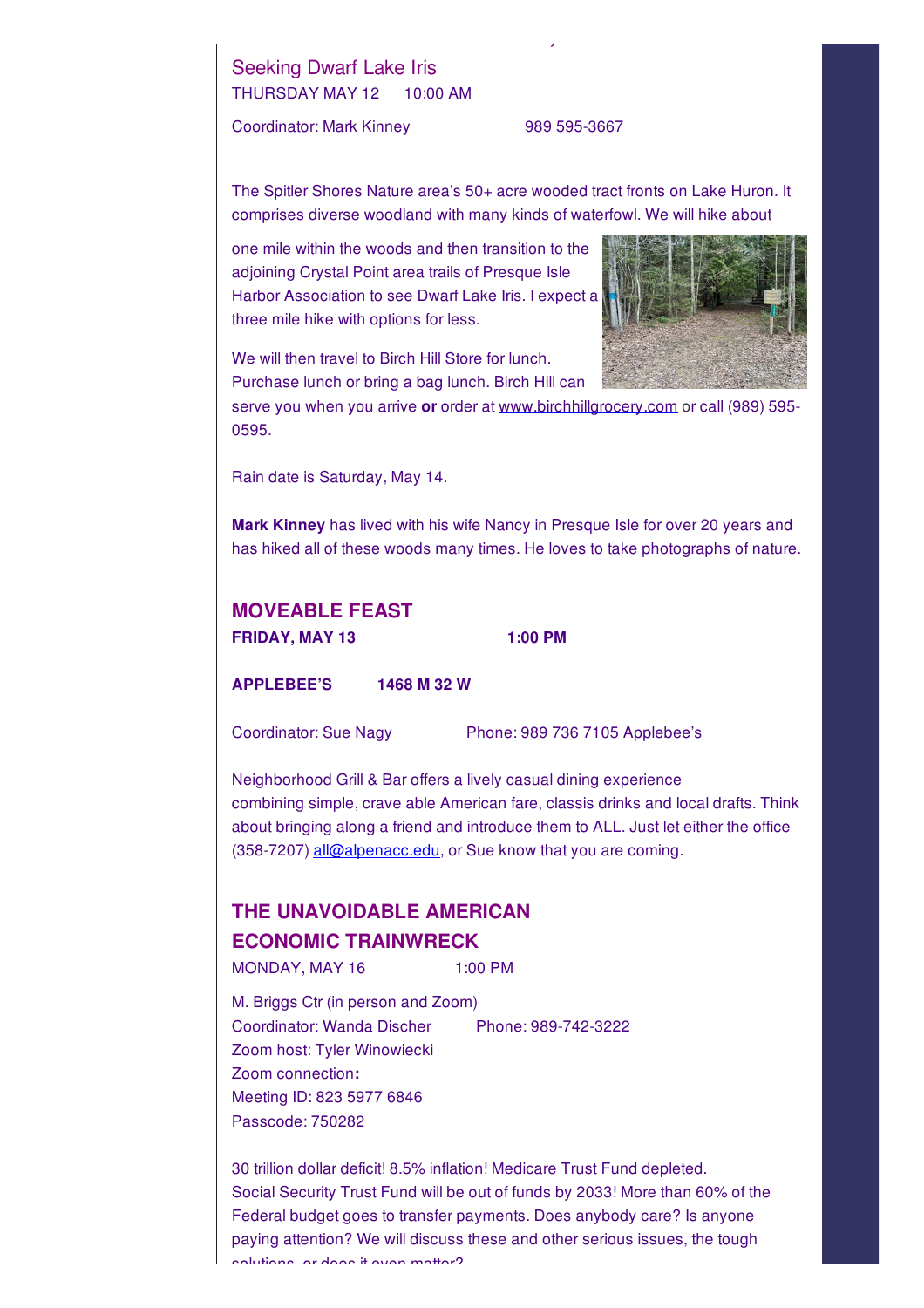solutions, or does it even matter?

**Joe Gentry** is the Executive Director of the United Way, former ACC adjunct professor—Economics, and current ACC Trustee.

#### **DESIGNER DO WITH A GROCERY STORE BOUQUET**

TUESDAY, MAY 17 1:00 PM

M Brigg Ctr (In person and Zoom) Cost: \$5.00

Coordinator: Kathy Crawford Phone: 989-370-3819 Zoom host: Judy Hompstead Zoom connection: Meeting ID: 815 9603 9076 Passcode: 644156

**Doreen Thomas, CF**, will demonstrate the basics of making a professional arrangement using that fresh bouquet that you just picked up from Meijers or Walmart. Today's program takes it a step beyond that line, "oh I just stuck them in a vase!"

Find the **Designer Do In You with today's program.** And if you're lucky, you might take home a fresh arrangement too!

Call today to reserve your spot (989)358-7207. Note that there is a \$5 fee for this

session.

**Doreen Thomas, CF**, owns Classic Designs, a small boutique floral shop in downtown Alpena. In addition to offering the traditional wedding, funeral and floral decorating services, Classic Designs has a range of unique gift items perfect for baby or wedding showers. The shop also offers specialty handcrafted items. Need a little something special? Classics Designs should be your first stop.

## **FOCUS ON FUN CAMERA CLUB**

#### **WEDNESDAY, MAY 18 1:30 PM**

M. Briggs Ctr (in person and Zoom)

Coordinator: Jeanette Vredenburg 989 - 471 - 2997 Zoom host: Mark Kinney Zoom connection**:** Meeting ID: 847 0459 7928 Passcode: 635146

Picture an informal monthly meeting where you share the joy of photography. From beginning photographers to experts, members have widely varying degrees of photographic expertise and experience and are willing to share their knowledge.

This month we will continue experimenting with night photography using the information sent this month about camera settings, and experimenting with moon, milky way, and light painting. Second we will focus on the unfolding of spring time.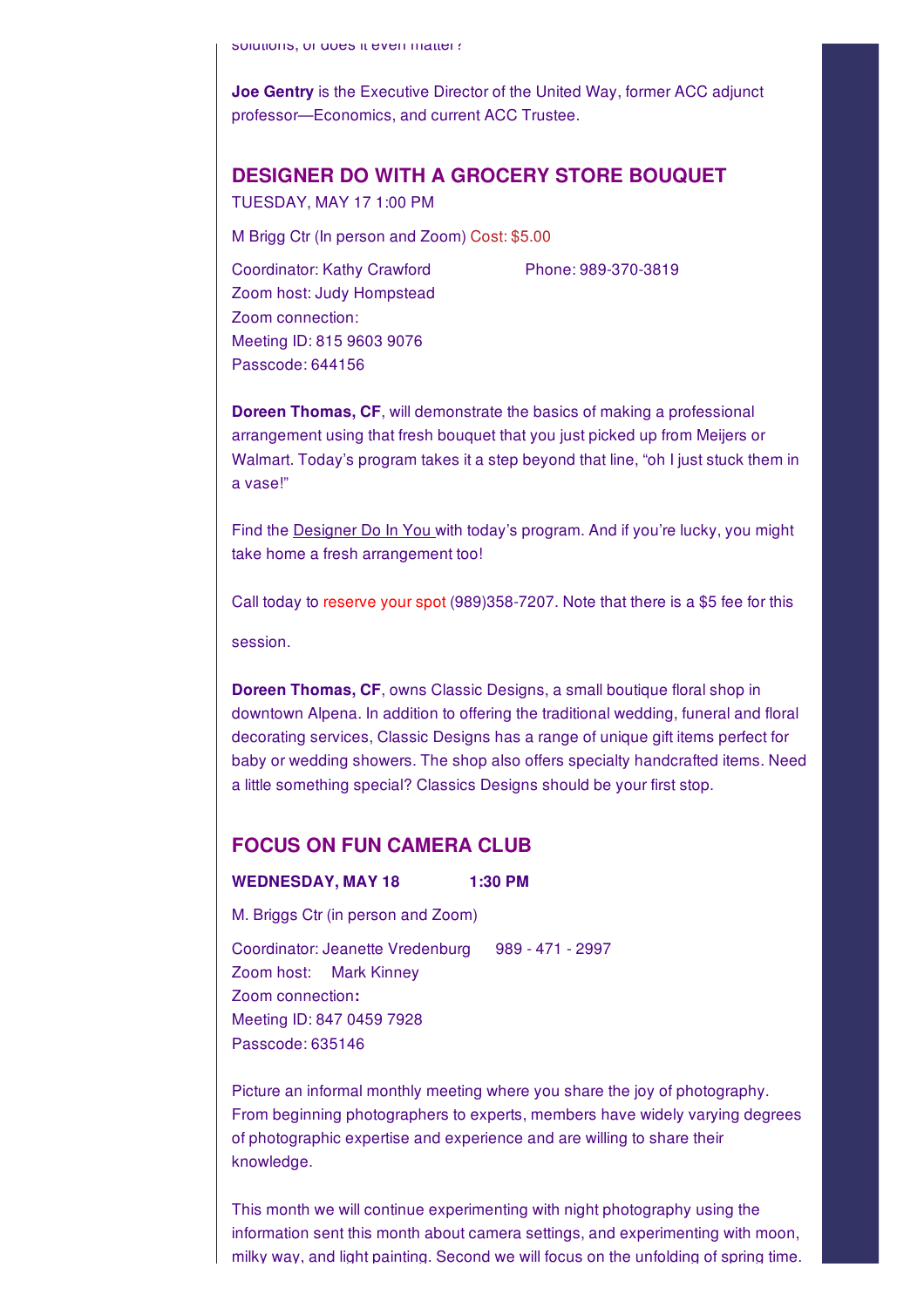Take your photos of what is new that catches your eye. Come join us, you will be welcomed.

milky way, and light painting. Second we will focus on the unfolding of spring time.

# **THE SALVATION ARMY - MORE THAN BELLRINGING**

THURSDAY, MAY 19 10:00 AM

M. Briggs Ctr (in person and Zoom)

Coordinator: Linda Jewell 989-340-1137 Zoom host: Judy Hompstead Zoom connection**:** Meeting ID: 868 2996 5374 Passcode: 561864

This presentation will take you through the history of The Salvation Army world wide and local. You will see that they are more than bellringers and thrift stores. The Army is an international organization that serves the community that they are in with the services that are needed including disasters. You will learn how the Army has worked to fight for those in need and the forgotten.

**Major Prezza Morrison** has served in the Army since 1985 and Alpena since 2020. She has served in over 15 cities in the Midwest. September 11th and Hurricane Katrina were two of the disasters Major has served. Major seeks to collaborate with others so that more people can be served fully.

# **CREATING A FUTURE WITH GOOD MENTAL AND PHYSICAL HEALTH**

MONDAY, MAY 23 10:30 AM

M. Briggs Ctr (in person and Zoom)

Coordinator: Marcia Connolly 989 356 -22582 Zoom host: Judy Hompstead Zoom connection**:** Meeting ID: 864 8196 5041 Passcode: 275050

Come learn about local emergency and support services and how to access them through 211. In addition **Partners in Prevention** provides training to build competence as a parent, caregiver, educator, human services provider, youth worker, minister or employer. There are also programs on suicide prevention, mental wellness and fetal alcohol spectrum disorder. There is much to be learned about this agency and its far reaching programs of community support.

**Mary Schalk**, Program Director for **Partners in Prevention**, began her career in this organization as a volunteer in 1993 with Maggie Clay who was well known to the local human services and educational community. Mary now plans and provides training programs in Alpena, Alcona, Montmorency and Presque Isle counties with help from local and state wide organizations.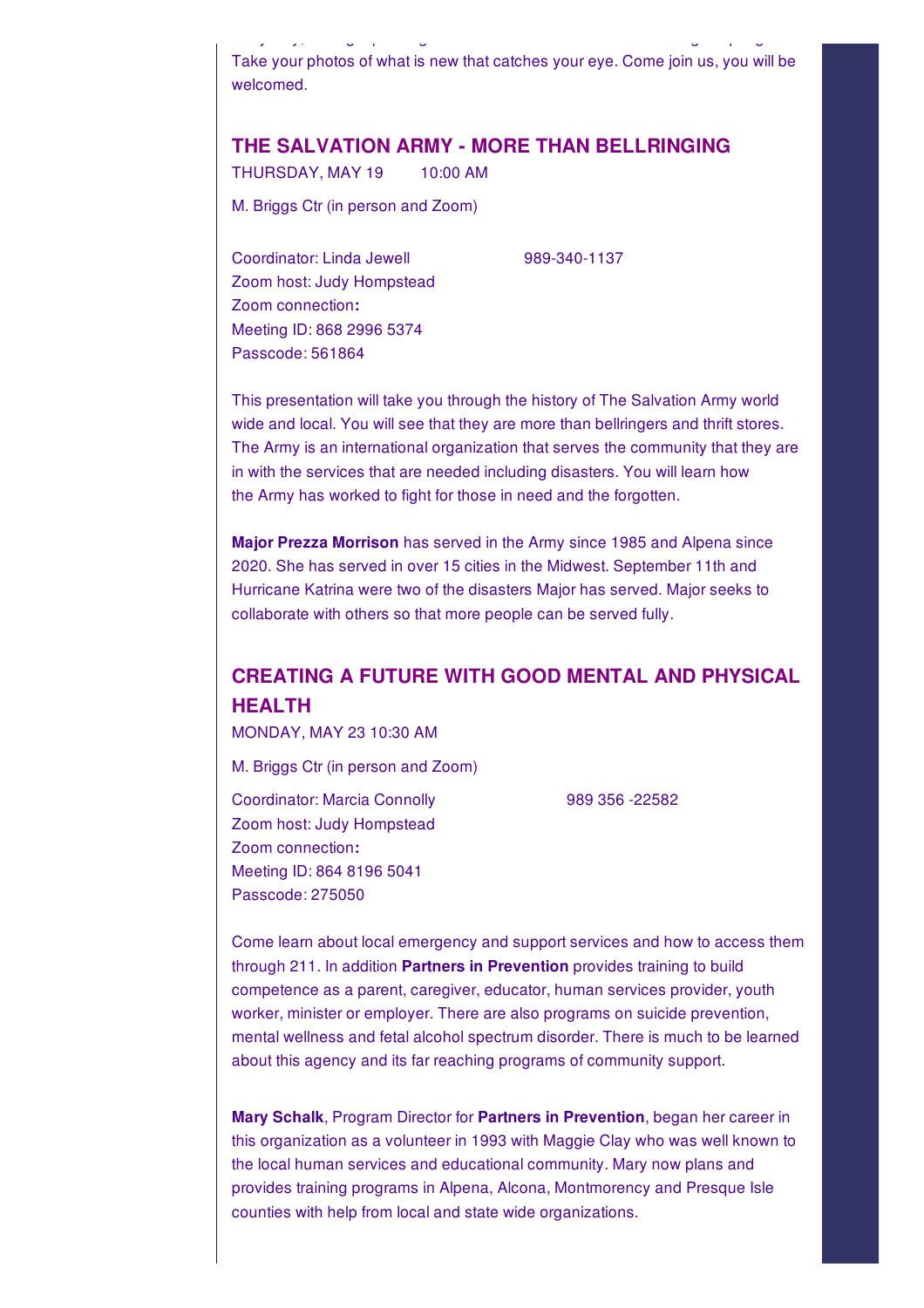#### **CRUISING POST-COVID**

#### **TUESDAY, MAY 24 1:30 PM**

M. Briggs Ctr (in person and Zoom)

Coordinator: Maureen Brown 989-464-3865 Zoom host: Ron Young Zoom connection**:** Meeting ID: 821 7013 4418 Passcode: 728074

This program will present a snapshot of what it was like to "cruise" in a near post-COVID environment, including on-board protocols and comparison to "normal." The program will also discuss the full transit of the Panama Canal (new locks) and the traveler's perspective of visits to Cartagena, Colombia; Fuertes Amador, Panama; Puntarenas, Costa Rica; and Cabo San Lucas, Mexico.

**Rocky Roland** is an inveterate traveler (with his wife Ginny). They have been married for 50 years and their passion for travel was fueled by their experiences living overseas while Rocky was a pilot in the USAF. They have lived and worked in Germany, Thailand, Korea, and China and in the last several years have visited more than 100 countries in their travels. Rocky and Ginny often share their travel experiences with the Association of Lifelong Learners. A typical member of the Lifelong Learners, Rocky likes to read and learn about new things and to share the fruits of his curiosity and travel with others.

#### **THE UNIQUE CITY OF SAN FRANCISCO - A VISTOR'S VIEW**

#### **WEDNESDAY, MAY 25 7:00 PM**

M. Briggs Ctr (Zoom only)

Please RSVP to the office (989-358-7207 or all@alpenacc.edu) if you plan to view this program in Briggs

| <b>Coordinator: Rocky Roland</b><br>Zoom host: Ron Young | 512 718-9666 |
|----------------------------------------------------------|--------------|
|                                                          |              |

This is a visitor's introduction to the unique city of San Francisco. The presentation will cover the early history of San Francisco, the history of Chinatown, Nob Hill Mansions, Telegraph Hill, Lily Coit and Coit Tower, Lombard St., the Marina District, the 1915 World's Fair, the Palace of Fine Arts, and finally ending with the Golden Gate Bridge. These images and the narration were compiled for people who may not be able to get to the city…or want to bring back fond memories of a prior visit. Join us for an expert's view of his favorite city - San Francisco.

**Reed Kirk Rahlmann** is a San Francisco writer, historian, and owner of Small Car Big Time Tours. His father and grandfather were native San Franciscans, a distinction denied him as he was born and raised in the SF suburbs. Still, he has always felt a kinship to San Francisco, moved there as soon as he was able, and has spent his adult life studying and exploring this unique city. He gives tours of San Francisco and the Bay Area in a convertible MINI Cooper, the only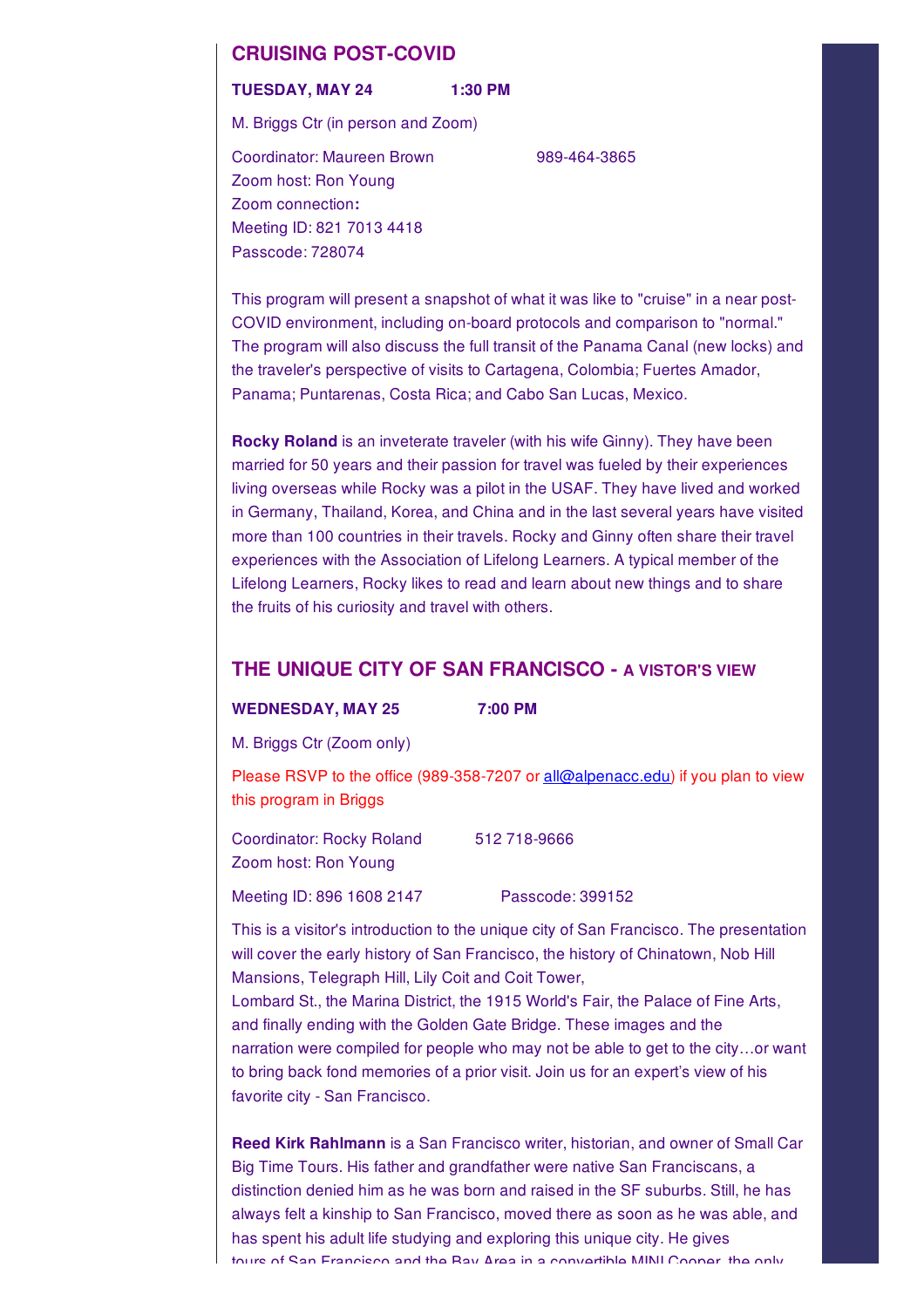tours of San Francisco and the Bay Area in a convertible MINI Cooper, the only one in the country registered as a commercial vehicle. When he and his wife travel, they rarely take tours, and he created his company to be the sort of tour he would take if he was visiting San Francisco.

#### **THE "FLOWER" SHOP**

#### **THURSDAY, MAY 26 10:00 AM**

909 W. Washington, Alpena Limited to 25 participants

Coordinator: Judy Hompstead

Aches and pains, anxiety, insomnia - are those some of your issues? Come visit Neighborhood Provisions to learn how medical cannabis can alleviate these debilitating ailments. This program will include informal presentations on how to best incorporate these natural remedies into your life. After this you will have a chance to peruse the showroom with your own personalized guide or wander by yourself. Participants will receive a gift and enjoy a discount on purchases.

**Kevin Currier** is an Alpena native who returned to his home town to start a family business to help educate, advocate, and collaborate in bringing a happier and healthier way of life in Alpena.

# **GUIDED WATER PADDLE TOUR OF THE ALPENA WILDLIFE SANCTUARY THURSDAY MAY 26 2:00 PM\**

(Rain Date is Friday May 27<sup>th</sup> at 2 pm.)

Bring your kayak or canoe and explore many places in the Alpena Wildlife Sanctuary, our in-town wildlife sanctuary, including special out of the way places only seen from the water. Discover some of the nature and wildlife that abounds in our midst. The Alpena Wildlife Sanctuary is 443 acres of water and islands, including Island Park, of the Thunder Bay River between Chisholm Street and Bagley Street.

Guided by Tom Orth, we will also talk some about photography opportunities in the Sanctuary.

We will start from the boat launch at the west side of the Fairgrounds on 11<sup>th</sup> Ave. (Closest to Washington Ave./ M32).

We will be taking care to clean our water craft thoroughly for any invasive species that might be hitching a ride out.

**Tom Orth** is a member of the Alpena Wildlife Sanctuary Board, the city of Alpena

board that cares for the Sanctuary, helping to preserve it and maintain it as a spot for quiet recreation in the midst of Alpena. He has been paddling on the waters of the Sanctuary for nearly 16 years and seriously photographing there the last few. When not on the water, he is the pastor of Grace Lutheran Church in Alpena.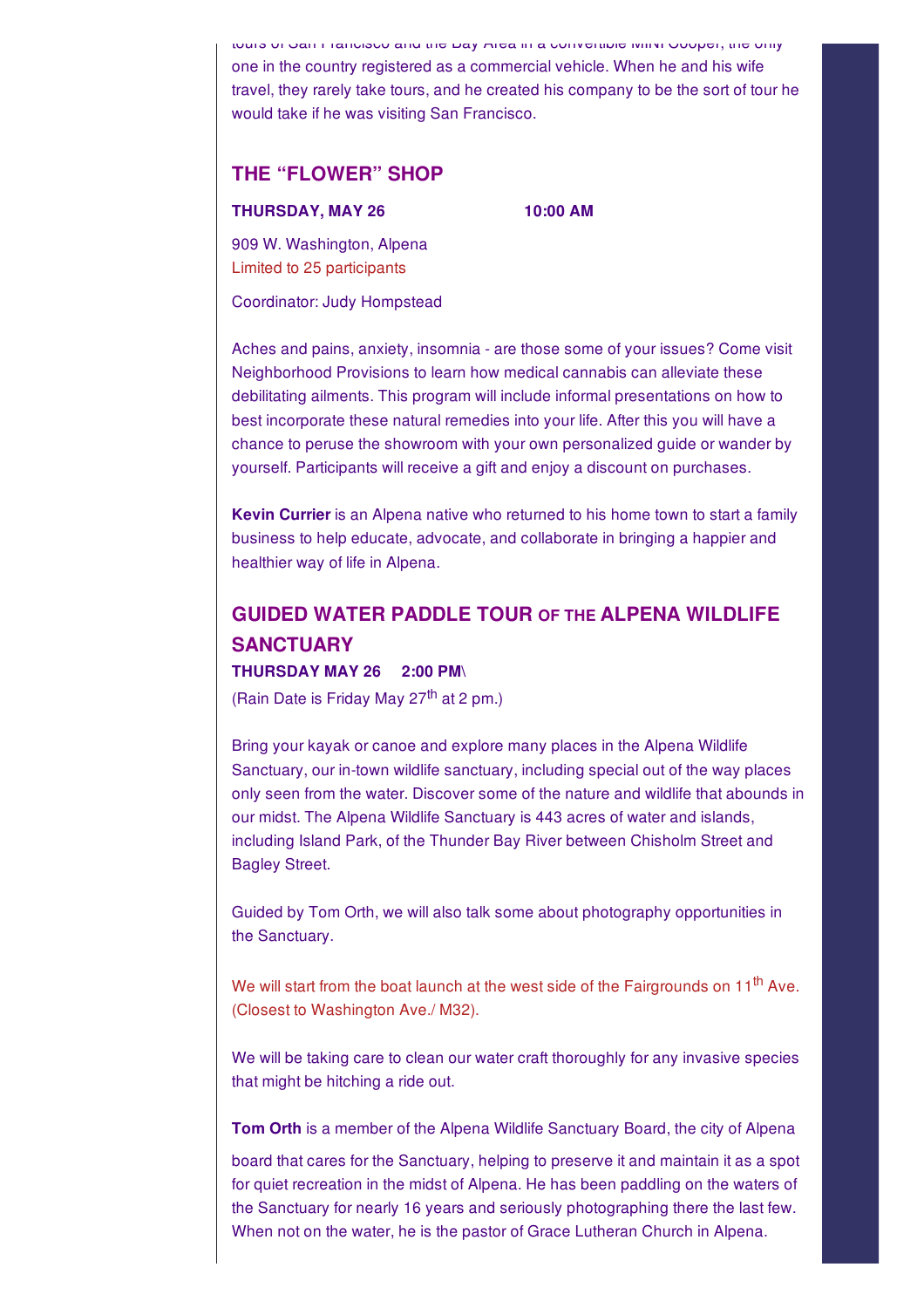## GAMES AND CARDS

## MEXICAN TRAIN EXPRESS DOMINOES

TUESDAYS, MAY 3,10,17,24,31 9:30 AM to 11:30 AM

**M. Briggs Ctr**

Coordinator: Eileen Wikaryasz Phone: 989 340 0608

Ready for a fun, addictive and fast-moving game that has lots of surprising twists and turns? Join us for Mexican Train Express! You may join our class any time during the year.

# **PINOCHLE**

#### **WEDNESDAYS, MAY 4,11,18,25 12:30 PM TO 3 :00 PM**

M. Briggs Ctr

Julie Byrnes is inviting you to join her and others in single deck Pinochle on Wednesdays in May.

# CONTRACT BRIDGE

FRIDAYS, MAY 6,13,20,27 12:30 PM to 3 PM

**M. Briggs Ctr**

This is an ongoing group of varied players who welcome any players at any time. We are a teaching class but we also welcome experienced players.

# ONGOING PROGRAMS

#### **PICKLEBALL at the APLEX**

MONDAY, WEDNESDAY AND FRIDAY 9 AM TO 11 AM

Pickleball continues. Call the Aplex for additional information: (989) 354- 6164 Aplex fees apply.

#### **BEGINNING MODERN SQUARE DANCE LESSONS**

**WEDNESDAYS,** MAY 4,11,18 5:30 TO 7:30 PM Square Dancing is cancelled for the 25th of May! **M. Briggs Center Coordinator: Katie Taylor Phone: 803 292 9613 Fee: first lesson is free. Members \$5/session Nonmembers \$7/session**

**New Class Being Formed and Continuing for Experienced Dancers**

Let's Dance! Learn how to square dance. Super fun for all ages -- 6 to 106. Great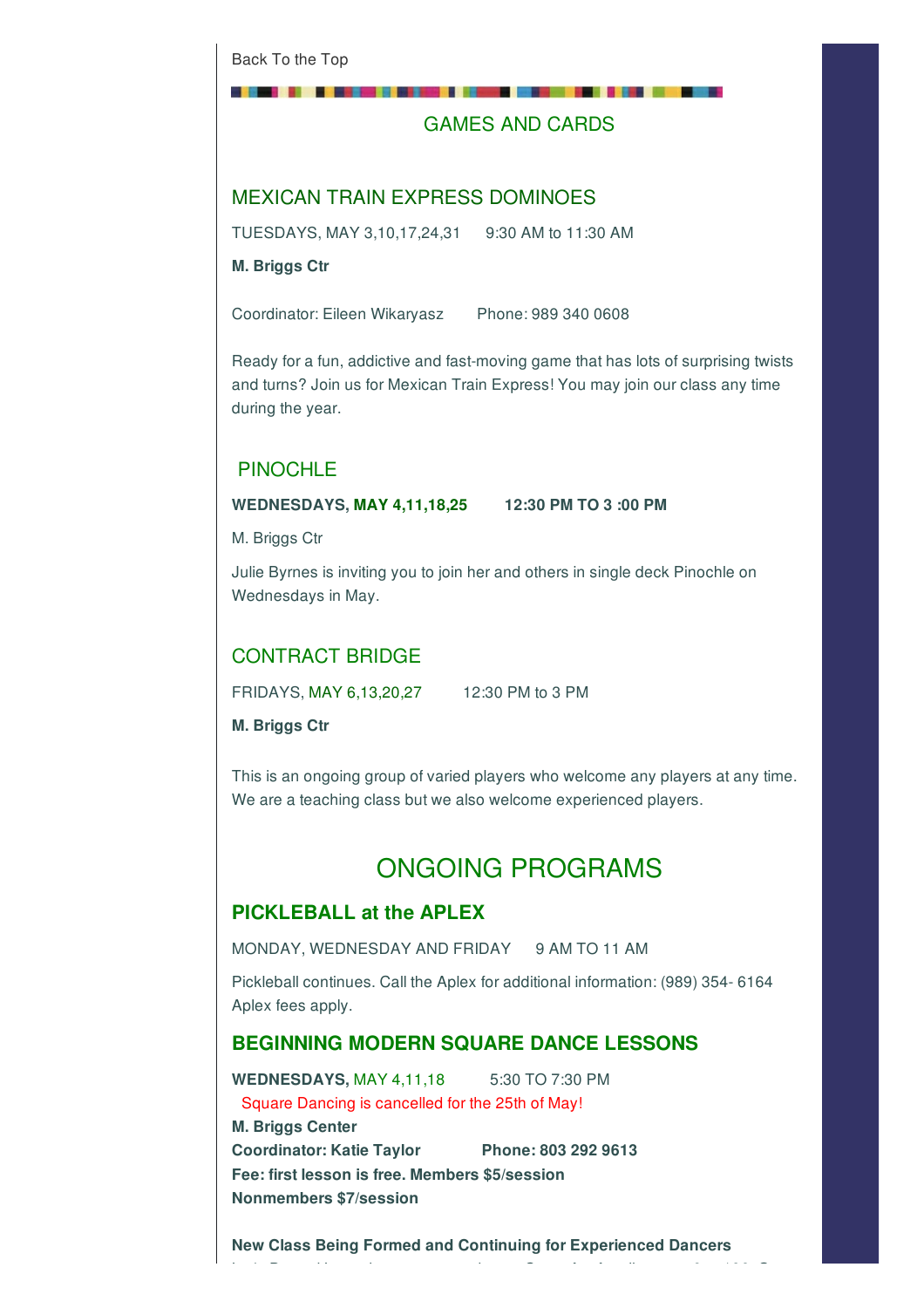Let's Dance! Learn how to square dance. Super fun for all ages -- 6 to 106. Great health, brain, and balance benefits. If you can walk you can square dance.

Don't have a partner? You're in luck, you don't need one! It's probably not what you learned in school. If you are not an ALL member there is an additional \$2.00 fee per lesson.

The first half hour will consist of a workshop for advanced dancers and the rest of the time will be lessons for the new dancers.

Lessons will be taught by either **Wayne and Jan Pelmear** from Lake Isabella, MI or **Tom Kaiser** of Sacra- mento, CA. (Tom will be on Zoom.) Both are very experienced callers, teachers, and members of CallerLab (International Assoc of Square Dance Callers).

Back to the Top

#### **Did you miss one of our programs?**

Check out the *new* offerings on

**YouTube.** https://www.youtube.com/channel/UCYc9USUpJ2nsQDsJSLO01Nw

- *The Key to Resilience* with Jackie Krawczak
- *Great Lakes Ghosts* with Jeff Thomas
- *Sheriff Charles Lynch Fund*
- *Introduction to Alpena's Combat Readiness Training Center* with Colonel Rossi
- *Why Not Open Borders Part II* with Olin Joynton
- *Dementia Friends—How to Be One* with BJ Sanders
- *Fatal Crossings—Lost Railroad Car Ferries of the Great Lakes* with Jeff Thomas
- *Speech Pathology Services in Alpena* with Devon Burke
- *Conservation Starts on Your Property* with Heather Rawlings

**TO ACCESS:** go to associationoflifelonglearners.org Scroll half way down page and then click on All's YouTube channel

Back to the Top

#### **You Might Also be Interested in!**

**LWV Northeast Michigan to dedicate a Park Bench** in memory of Sue Maxwell

The community is invited to the dedication of a bench at Negwegon State Park to memorialize the commitment of Sue Maxwell., a longtime park activist. Pauline Buchner, Past President of LWV and long-time friend of Sue, will host the ceremony on **Friday, April 29 at 3 pm at the park**. Negwegon State Park

entrance is located at Sand Hill Trail and Negwegon State Park Road north of Black River Road. Please meet at the park parking lot for directions to the